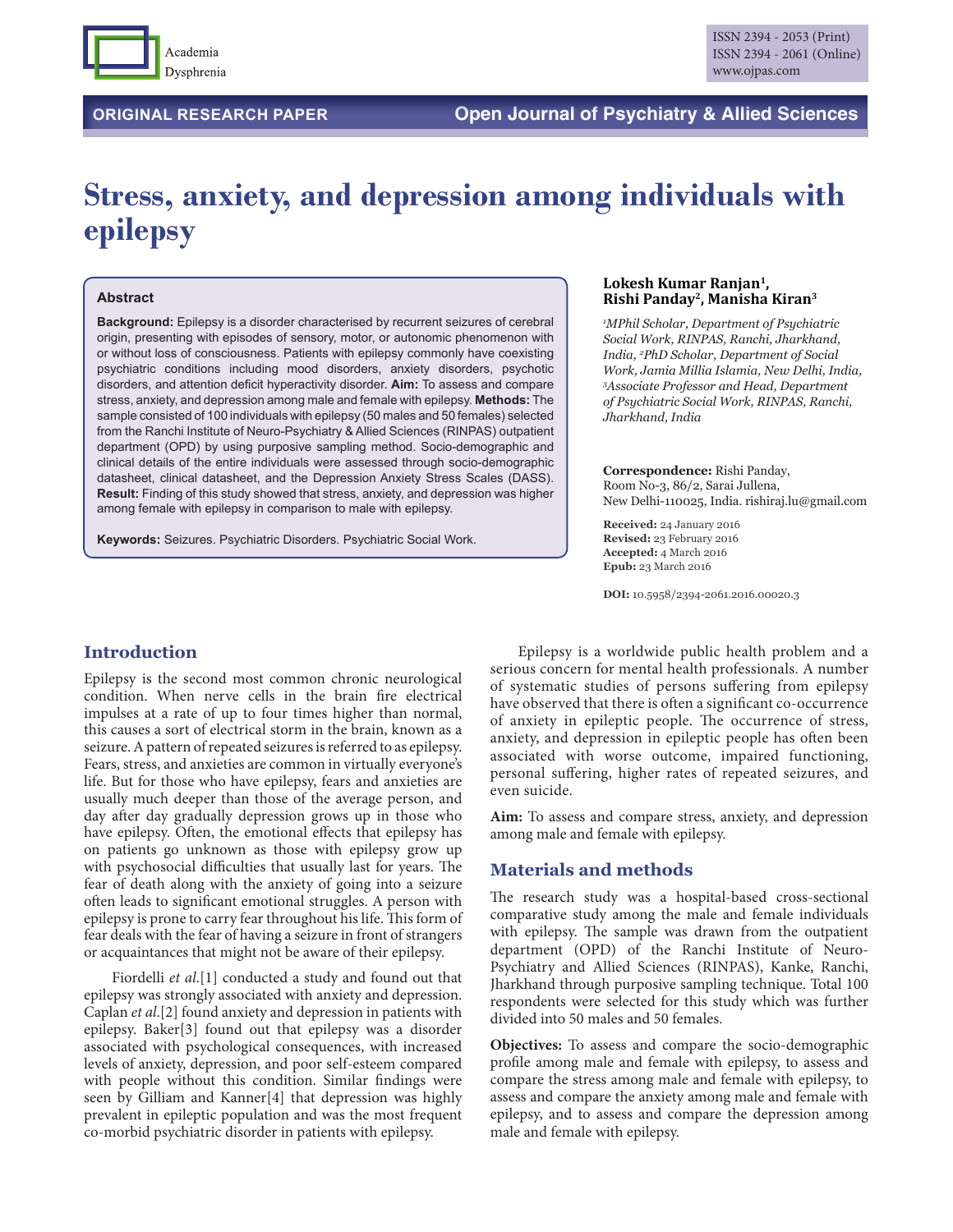**Inclusion criteria:** Patients diagnosed with epilepsy as per the International League Against Epilepsy,[5] both sexes (male and female), age more than 18 years and less than 45 years, and those who gave written informed consent for the participation in study.

**Exclusion criteria:** History of any chronic physical illnesses, mental illness, organic brain syndromes, and substance abuse/dependence; co-morbid significant psychiatric illness, and mental retardation.

## **Tools used**

**Socio-demographic datasheet:** The socio-demographic datasheet was semi-structured and developed for the present study, and consisted of variables like age, sex, age of onset, religion, marital status, occupation, family type, family income, and domicile.

**Depression Anxiety Stress Scales (DASS):** It was developed by Lovibond and Lovibond.[6] The DASS is a 42-item questionnaire which includes three self-report scales designed to measure the negative emotional states of depression, anxiety, and stress. Each of the three scales contains 14 items, divided into subscales of two to five items with similar content. Respondents are asked to use four-point severity/frequency scales to rate the extent to which they have experienced each state over the past week. It shows that high score is indicative of high level of depression, anxiety, and stress.

The Hindi version of the DASS[7] was used by Purushottam *et al*.[8]

# **Result**

Table 1 reveals that mean age and standard deviation (SD) of male with epilepsy were 28.68±5.64 years. The mean age and SD of female with epilepsy were 27.68±5.32 years. The table also shows that mean age of onset and SD of male with epilepsy were 21.70±4.97 years. The mean age of onset and SD of female with epilepsy were 21.58±4.16 years.

Table 2 reveals that there was no significant difference in religion, family type, family income, and domicile between both groups. Twenty three (46%) male and 24(48%) female patients with epilepsy were married, 27 (54%) male and 26 (52%) female patients with epilepsy were unmarried; the value of  $\chi^2$ =0.040 and p≤0.05, so there was significant difference in marital status between both groups. Forty two (84%) male patients with epilepsy and 20 (40%) female patients with epilepsy fall within employed group while eight (16%) male and 30 (60%) female patients with epilepsy fall within unemployed group; the value of  $\chi^2$ =20.543 and p≤0.01, so there was most significant difference in occupation between both groups.

Table 3 shows mean score and SD of stress, anxiety, and depression among male and female with epilepsy. The mean and SD score of stress in male with epilepsy was 12.34±1.45 and female with epilepsy was 14.62±2.16. Result reveals that there was significant difference in stress among male and female with epilepsy (t=6.184,  $p \le 0.05$ ). Finding of this study showed that stress was more in female with epilepsy in comparison to male with epilepsy. The mean and SD score of anxiety in male with epilepsy was  $9.72 \pm 1.79$  and female with epilepsy was

**Table 1:** Comparison of age and age of onset among male and female with epilepsy

| <b>Variables</b>     |                | Groups (mean±SD) (N=50) |  |  |
|----------------------|----------------|-------------------------|--|--|
|                      | <b>Male</b>    | Female                  |  |  |
| Age (years)          | 28.68±5.64     | 27.68±5.32              |  |  |
| Age of onset (years) | $21.70 + 4.97$ | 21.58±4.16              |  |  |
|                      |                |                         |  |  |

N=Number, SD=Standard deviation

| <b>Table 2:</b> Comparison socio-demographic details among male and |  |
|---------------------------------------------------------------------|--|
| female with epilepsy                                                |  |

| <b>Variables</b>      | Group (N=50) (%) |               | df | $\chi^2$ |
|-----------------------|------------------|---------------|----|----------|
|                       | <b>Male</b>      | <b>Female</b> |    |          |
| Religion              |                  |               |    |          |
| Hindu                 | 32(64)           | 34 (68)       | 2  | 0.532 NS |
| Islam                 | 14 (28)          | 11(22)        |    |          |
| <b>Others</b>         | 4(8)             | 5(10)         |    |          |
| <b>Marital status</b> |                  |               |    |          |
| Married               | 23 (46)          | 24 (48)       | 1  | $0.040*$ |
| Unmarried             | 27(54)           | 26 (52)       |    |          |
| Occupation            |                  |               |    |          |
| Employed              | 42 (84)          | 20(40)        | 1  | 20.543** |
| Unemployed            | 8(16)            | 30(52)        |    |          |
| Family type           |                  |               |    |          |
| Joint                 | 11(22)           | 12 (24)       | 1  | 0.838 NS |
| Nuclear               | 39 (78)          | 38 (76)       |    |          |
| Family income         |                  |               |    |          |
| Less than 5000        | 6(12)            | 6(12)         | 2  | 0.056 NS |
| 5000 to 10000         | 16 (32)          | 12 (24)       |    |          |
| <b>Above 10000</b>    | 28 (56)          | 32 (64)       |    |          |
| Domicile              |                  |               |    |          |
| Rural                 | 30(60)           | 29 (52)       | 2  | 0.324 NS |
| Semi-urban            | 11(22)           | 12 (24)       |    |          |
| Urban                 | 9(18)            | 9(18)         |    |          |

N=Number, df=Degree of freedom, NS=Not significant, \*=Significant at 0.05 level, \*\*=Significant at 0.01 level

| <b>Table 3:</b> Comparison of various domains of stress, anxiety, and |
|-----------------------------------------------------------------------|
| depression among male and female with epilepsy                        |

| <b>Variables</b> |                  | Group (mean±SD) (N=50) |       | p-value |
|------------------|------------------|------------------------|-------|---------|
|                  | <b>Male</b>      | Female                 |       |         |
| <b>Stress</b>    | $12.34 \pm 1.45$ | $14.62 \pm 2.16$       | 6 184 | 0.000   |
| Anxiety          | $972+179$        | 16.10±1.86             | 17421 | 0.000   |
| Depression       | 13.88±1.64       | 16.96±2.25             | 7 689 | 0.000   |

N=Number, SD=Standard deviation

16.10±1.86. It also shows that there was significant difference in anxiety among males and females with epilepsy (t=17.421, p≤0.05). Findings of this study showed that anxiety was high in female with epilepsy in comparison to male with epilepsy. The mean and SD score of depression in male with epilepsy was 13.88±1.64 and female with epilepsy was 16.96±2.25. It shows that there was significant difference in depression